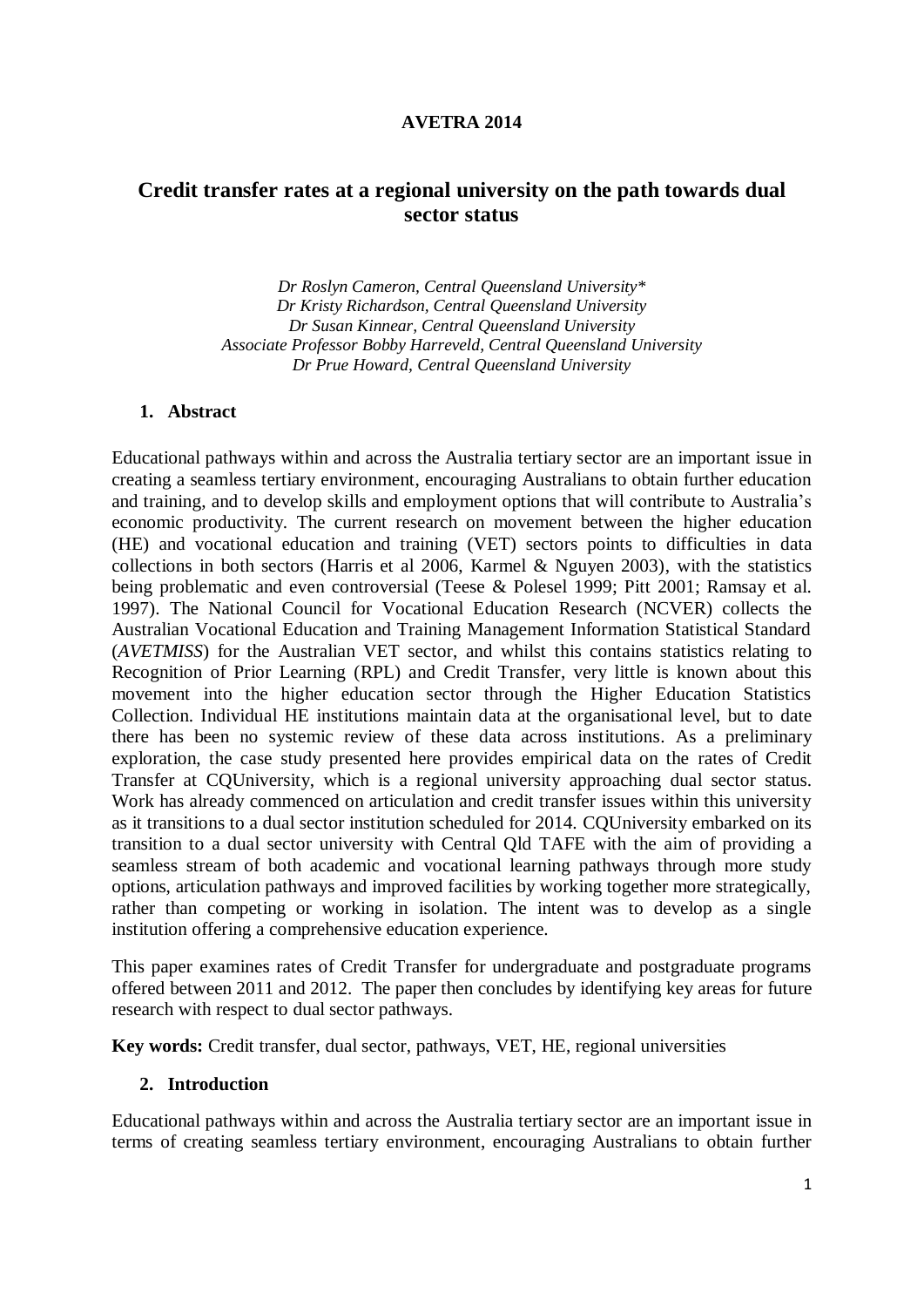education and training, and to develop skills and employment options that will contribute to Australia's economic productivity. Dual sector institutions are those which offer both vocational qualifications and university degrees. These dual sector institutions have come about through the amalgamation of an existing technical and further education (TAFE) institution(s) and a university. Credit transfer is a major mechanism for creating and facilitating these educational pathways. The Australian Qualifications Framework (AQF, 2009, p. 24) defines credit transfer as 'a process that provides students with agreed and consistent credit outcomes for components of a qualification based on identified equivalence in content and learning outcomes between matched qualifications'. The focus of this paper is the rates of credit transfer for CQUniversity, which, in mid-2014, will become Queensland's first dual sector university. CQUniversity has a Course Credit and Articulation Policy, which defines credit transfer as: 'the value assigned for the recognition of equivalence in content and learning outcomes between different types of learning and/or qualifications which reduces the amount of learning required to achieve a qualification (CQUniversity, 2013, p. 1). This paper reflects on data extracted from a recent study on the pathways for VET award holders into Australian universities in 2010, accompanied by internal CQUniversity data that reports on the rates of credit transfer for new enrolments for 2011 and 2012 across six academic schools in an attempt to answer the research question posited:

*RQ: What are the implications of CQUniversity's recent admission rates through credit transfer for its impending dual sector status?*

# 3. **Literature review**

The ease by which students can move between vocational and higher education is recognised as an important characteristic through which universities can respond 'to a global audience' and to adopt the paradigm of being "accessible to all" (Millman, 2013). The ability to legitimately recognise prior learning through the credit transfer process is one tool within the policy arsenal which is designed to facilitate this ease of movement. As noted by Watson, Hagel and Chesters (2013, p. 10), '[t]he number of domestic students admitted to Australian universities on the basis of a VET award has increased by 75% over the past decade. In 2001, 12,916 students were admitted to undergraduate programs on the basis of a VET award, compared with 22,676 in 2010'.

Notwithstanding the increase in the numbers of students using the credit transfer pathway from VET to higher education, research to date has revealed that data collection has been of generally poor quality, lacking cohesion and transparency (Harris, Sumner & Rainey 2005; Albrect 2004, Harris, Rainey & Sumner 2006, Moodie 2003). This is of serious concern given that mobility from VET to HE is such an important policy agenda (particularly for dual-sector institutions), and that these data are fundamental to mapping and further understanding credit transfer processes (Walls & Pardy 2010).

After examining the 'patterns of admission to VET award holders into 37 publicly funded Australian universities by institution and field of education', Watson et al., (2013) concluded that substantial differences existed between universities with respect to the proportion of undergraduate commencing students that are admitted on the basis of a VET award. Further, they reported that these 'differences are due primarily to the policies and practices of universities rather than to the characteristics of VET award holders or differences between study' (Watson et al., 2013, p. 8). This is of particular note because in regional education settings, there is often only one university provider. Consequently, in many cases, the internal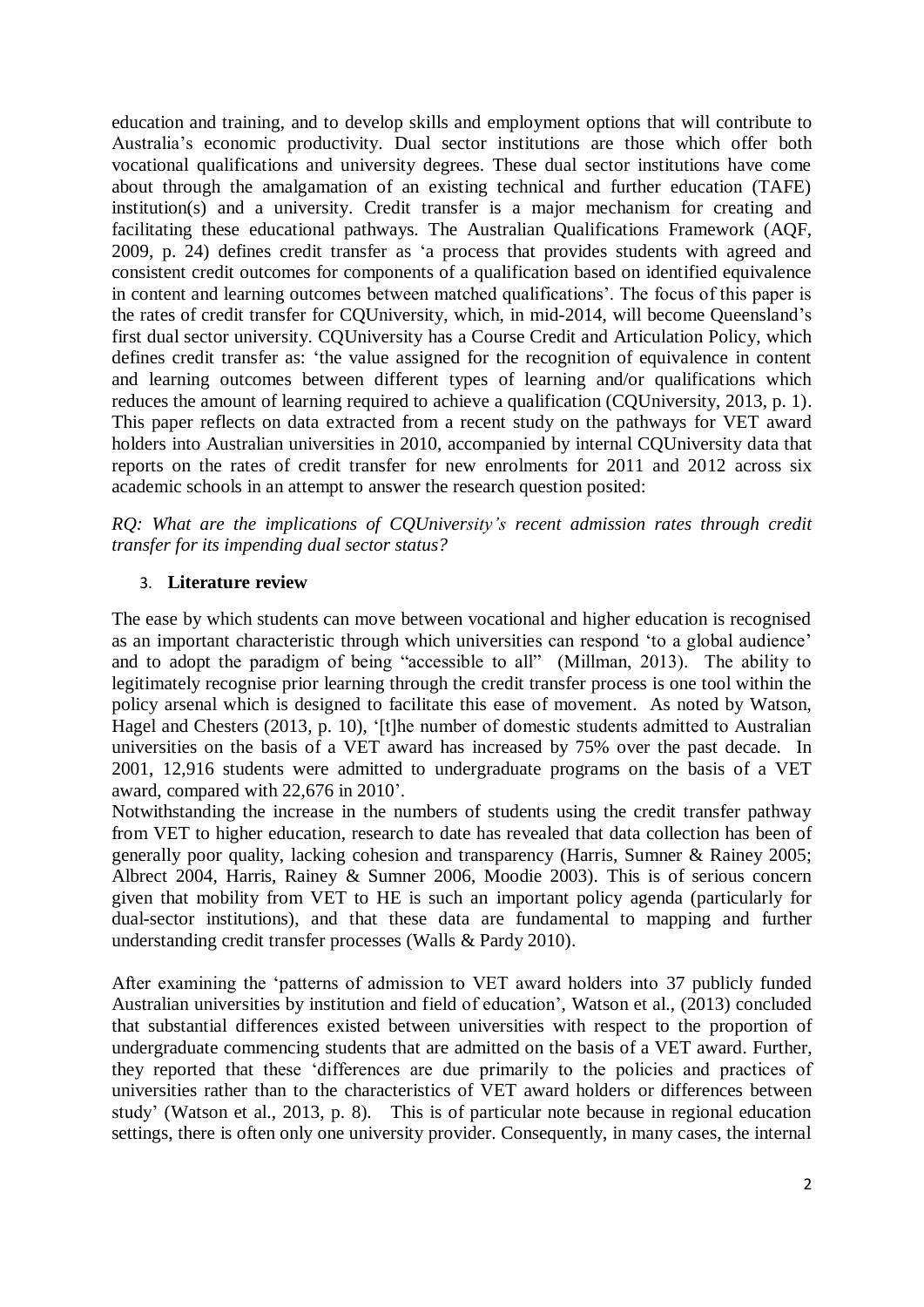policies of a particular institution can have potentially very far-reaching implications, which impact not only individual students, but also the broader regional skilling ecosystem,

Rod Camm, the current Managing Director of the NVCER recently noted that such inconsistencies in the policies and practices between universities 'may restrict the access of VET award holders to higher education in some regions' (Watson et al 2013, p.3). The unnecessary restriction of access is a matter of concern to CQUniversity as it progresses towards being the first and only dual sector university in Queensland. It is also of paramount concern given CQUniversity's attempting to engage with its 'power of place' – that is, to be regionally responsive and reflect the needs of the business and industry in communities hosting the university's campuses. For example, in regional Central Queensland, this includes a strong connection with resource-extraction industries, which heavily influence the economy and workforce structure. Importantly, CQUniversity's strategic agenda around exploiting the 'power of place' actually pre-dated the initiative to work towards a dual-sector model of operation. Hence, the drive to examine the internal processes and practices within the institution for ways to better support students has existed outside considerations of pathways, credit transfer and articulation arrangements.

The research data collected by Watson et al., (2013) enabled them to cluster universities into three groups. Cluster 1 (comprising 7 universities) was those institutions that admitted relatively high proportions of VET award holders in all fields of education. Cluster 2 (comprising 16 universities) were institutions where the rate of admission of VET award holders was variable across fields of study, but were nonetheless close to the national average (being 10% across all fields). Lastly, Cluster 3 (comprising 14 universities) were institutions where the rate of admission of VET award holders was consistently below the national average for every field of study.

Their findings with respect to dual-sector universities are insightful as the data highlighted that 'Australia's five dual-sector universities (RMIT University, Swinburne University, Charles Darwin University, Victoria University, and the University of Ballarat (now Federation University Australia)) were distributed between Clusters 1 and 2. The authors therefore contend that this 'dispels the common assumption that VET to higher education pathways are the 'business' of dual rather than single-sector universities' (Watson et al., 2013, p. 8).

Interestingly, their analysis revealed that:

While two of Australia's dual sector universities – RMIT University and Swinburne University – admit VET award holders at twice the national rate, the other three dualsector universities – Charles Darwin University, Victoria University and the University of Ballarat do not. The university which admits the highest proportion of VET award holders – Charles Sturt University (26%) is not [a dual sector]. Three single-sector institutions – University of Western Sydney, Edith Cowan University and Deakin University – admit VET award holders at similar rates to the dual-sector Victoria University (16-17%) (Watson et al., 2013, p. 11).

CQUniversity was identified as a Cluster 2 university, recording a proportion of VET award holders being admitted to study at slightly higher rates than the national average of (11% for CQUniversity compared with 10% nationally). Three of the dual sector universities (Swinburne University of Technology; RMIT University and; Vitoria University) offered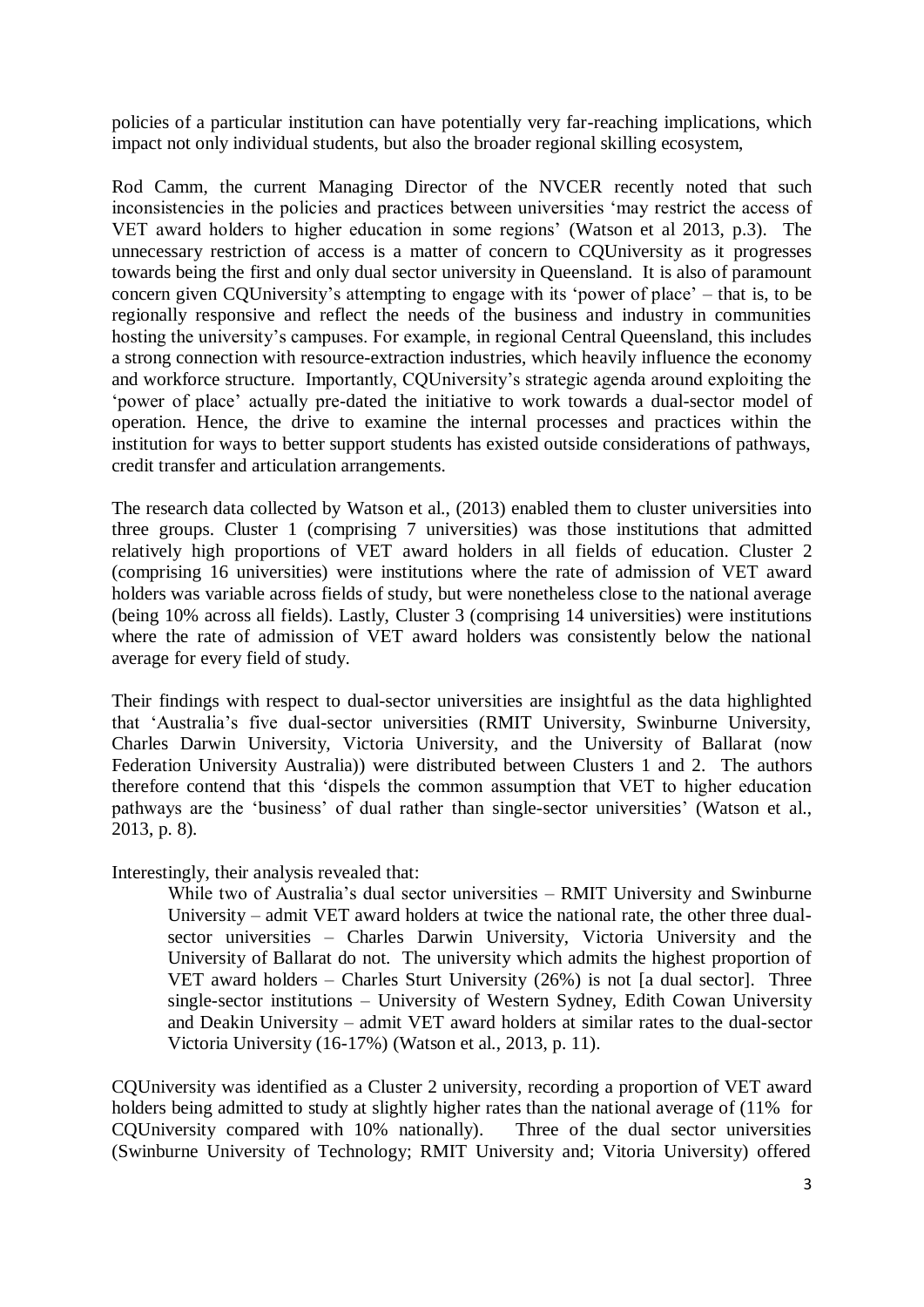admission to VET holders in 2010 at higher rates than CQUniversity whilst two others offer similar rates to CQUniversity (Charles Darwin University and University of Ballarat). Watson et al., (2013) also examined rates of admission by fields of education (FOE). CQUniversity was identified as admitting VET award students at a rate higher than the sector average into the FOEs of Management (21%), Health (15%) and Engineering and Related Technologies (12%), whereas rates were lower than the sector average into the FOEs of Creative Arts (7%), Education (10%), Information Technology (13%) and Society and Culture (7%). It is likely that this reflects the training needs of the Central Queensland community, which has a diverse regional economy, but with strong representation by the resources sector, health, and government services.

The Watson et al., (2013) research report was based upon data available to 2010. The data provided in this paper for new commencements of undergraduates and postgraduates admitted in 2011 and 2012 to CQUniversity will provide additional data to further understand, from an institutional level, the patterns of admission and the use of the Credit Transfer policy by students to gain entry into CQUniversity.

# **4. Methodology**

The methodology employed for this paper involved extraction and analysis of secondary data sets from CQUniversity's Performance Dashboard, an internal data collection platform. Data viewing and interrogation was covered by the necessary Human Research ethics approval (certificate #H1305-094). The dataset comprised internal credit transfer data for new commencements in the years 2011 and 2012. Data for both undergraduate and postgraduate across the six schools within CQUniversity is presented. These data sets have been chosen as they build on the data presented in Watson et al., (2013) which related to undergraduate statistics in 2010. The CQUniversity data is for 2011 and 2012 and includes postgraduates. The CQUniversity internal data system records credit transfer in terms of Equivalent Full Time Student Load (EFTSL). These EFTSL values are 'a measure of the student load attributable to a part of a unit of study, a unit of study or to a set of units of study. The measure indicates the notional proportion of the workload which would be applicable to a standard annual program for a student undertaking a full year of study in a particular year, of a particular course' (CQUniversity, n.d.). The data system shows by EFTSL the programs that have the most transfer credits and also shows the number of transfer credits (by EFTSL) that students have obtained from CQUniversity programs as well as non-CQUniversity programs.

The authors have also drawn on statistics and data from a recently published and highly relevant NCVER report: *A half-open door: pathways for VET award holders into Australian universities,* authored by Watson et al., (2013). The data extracted from this study are in reference to the five existing dual sector universities in Australia, as well as for CQUniversity which will become Queensland's first dual sector university in 2014 –the first Australian institution to adopt this position in the past two decades.

## *Limitations*

The Watson et al., (2013) report covers the rate of admission of VET award holders to undergraduate higher education for 2010, irrespective of new or continuing enrolment status.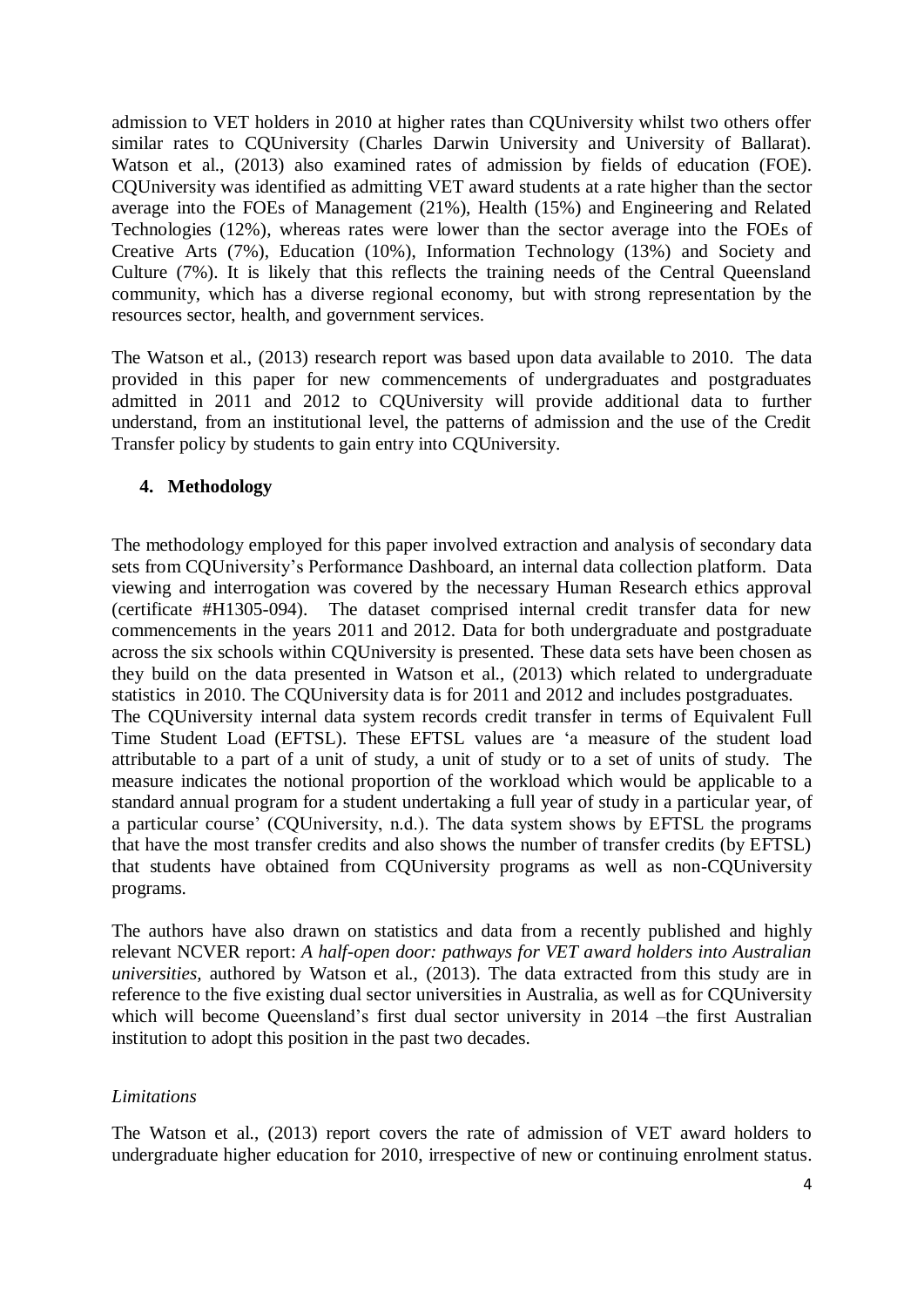The CQUniversity data presented in this paper covers credit transfer data for new enrolments (undergraduate and postgraduate) for 2011 and 2012 across six academic schools. As such the data sets are not directly comparable; however the CQUniversity dataset provides the advantage of institutionally-based data that enables a more detailed picture of the use of credit transfer to emerge.

# **5.Findings and Discussion**

Watson et al., (2013) ranked the 37 publically-funded Australian universities in relation to the proportion of total undergraduate commencements admitted on the basis of a VET award for the year 2010. The resulting rankings for the five dual sector universities, and for CQUniversity, were as follows:

- $2<sup>nd</sup>$ Swinburne University of Technology
- $3<sup>rd</sup>$ RMIT University
- $\frac{6^{th}}{10^{th}}$ Victoria University
- Charles Darwin University
- 
- $15^{th}$  CQUniversity<br> $18^{th}$  University of 1 University of Ballarat.

The report has clustered the 37 Australian universities into three levels of similar patterns of admission to VET award holders. Cluster 1 contains 7 universities, three of which are dual sector institutions. Cluster 2 contains the remaining 2 dual sector institutions and CQUniversity. The rate of admissions of students on the basis of a VET award in undergraduate programs for the sector as a whole is 10%. The seven universities in Cluster 1 have an average 19% of admissions of students on the basis of a VET award in undergraduate programs. For the sixteen universities in Cluster 2 the average is 10%. The proportion for the fourteen universities in Cluster 3 is 3%. Charles Sturt University has the highest rates at 26% and is joined by University of Western Sydney (17%), Edith Cowan University (16%) and Deakin University (16%) in Cluster 1, along with the Cluster 1 dual sector universities listed below in Table 1.

#### **Table 1: Rates of admission for VET award holders in 2010, for the Australian dual sector university cohort, plus CQUniversity**

| Cluster 1 $(n=7)$                                                | 19% | Cluster 2 $(n=16)$               | 10% |
|------------------------------------------------------------------|-----|----------------------------------|-----|
| Swinburne University of Technology                               | 21% | <b>Charles Darwin University</b> | 12% |
| <b>RMIT University</b>                                           | 20% | CQUniversity                     | 11% |
| Victoria University                                              | 16% | University of Ballarat           | 11% |
| Course: Adopted from Tables 2.8.3 (Watson at al. 2012 pp. 12.14) |     |                                  |     |

*Source: Adapted from Tables 2 & 3 (Watson et al., 2013, pp. 12-14).*

The Watson et al (2013) study also presented rates of admission of VET award holders to undergraduate programs on the bases of field of education (FOE). Table 2 provides these percentages for higher education enrolment in 2010. We have extracted the data for the five dual sector universities and CQUniversity from Tables within the Watson et al., (2013) report that have analysed rates of VET award holders admission by field of education for 2010.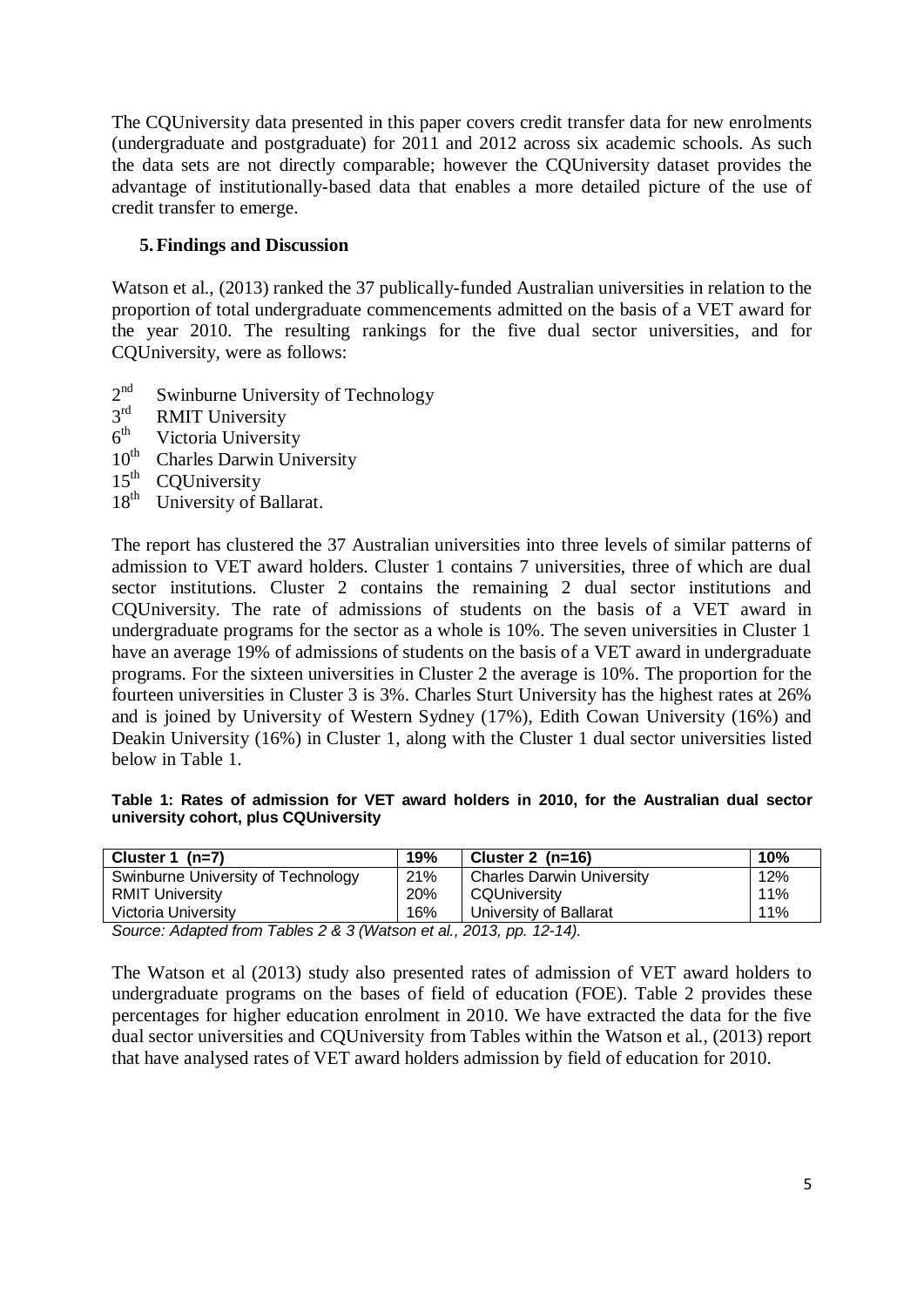#### **Table 2: VET award holders for all undergraduate commencement in 2010 by field of education**

| <b>FOE</b> | <b>Fields of Education</b>                     | admissions<br>%<br>total<br>οf<br><b>VET</b><br>allocated<br>award<br>to<br>holders during 2010 |
|------------|------------------------------------------------|-------------------------------------------------------------------------------------------------|
| 07         | Education                                      | 14.9                                                                                            |
| 02         | Information Technology                         | 14.2                                                                                            |
| 08         | Management & Commerce                          | 13.0                                                                                            |
| 06         | Health                                         | 11.7                                                                                            |
| 04         | Architecture & Building                        | 10.2                                                                                            |
| 09         | <b>Creative Arts</b>                           | 8.4                                                                                             |
| 10         | Society and Culture                            | 8.3                                                                                             |
| 03         | Engineering & related technologies             | 7.4                                                                                             |
| 05         | Agriculture, environmental and related studies | 5.8                                                                                             |
| 01         | Natural and physical sciences                  | 3.7                                                                                             |

*Source: Adapted from Table 2 (Watson et al., 2013, p. 13).*

#### **Table 3: Rates of admission on basis of VET award by Field of Education for the Australian dual sector university cohort, plus CQUniversity, 2010.**

| <b>Cluster</b>   | <b>FOE07</b><br>15% | <b>FOE02</b><br>14% | <b>FOE08</b><br>13% | FOE06<br>12% | FOE04<br>10% | <b>FOE09</b><br>8% | <b>FOE10</b><br>8% | FOE03<br>7% | <b>FOE05</b><br>6% | FOE01<br>4%                 | All |
|------------------|---------------------|---------------------|---------------------|--------------|--------------|--------------------|--------------------|-------------|--------------------|-----------------------------|-----|
| RMIT             | 20                  | 9                   | 24                  | 18           | 15           | 21                 | 26                 | 22          |                    | $\ddot{\phantom{1}}$<br>. . | 21  |
| Swinburne        |                     | 23                  | 28                  | 54           | 19           | 15                 | 24                 | 11          |                    | 19                          | 20  |
| VU               | 24                  | 23                  | 13                  | 28           |              | 12                 | 13                 | 13          |                    | 12                          | 16  |
| <b>Cluster 2</b> |                     |                     |                     |              |              |                    |                    |             |                    |                             |     |
| CDU              | 12                  | 0                   | 15                  | 31           | 0            |                    |                    | 18          | O                  | 0                           | 12  |
| UoB              | 20                  | 6                   |                     | 16           |              | 16                 | 17                 |             |                    | 10                          |     |
| CQU              | 10                  | 13                  | 2 <sub>1</sub>      | 15           |              |                    |                    | 12          |                    |                             | I 4 |

*Shaded areas are those which the percentage admission rates is above the sector average Blank cells indicate the university does not offer courses in this field of education Source: Adapted from Tables 5 & 6 (Watson et al., 2013, pp. 16-17).*

CQUniversity has above average admission rates based on VET awards in the following three FOEs: Management and Commerce, Health, and Engineering and related technologies. In Table 4 below, these FOEs have been aligned with CQUniversity current internal structure of six academic schools.

#### **Table 4: Mapping of FOEs with known high VET admission rates (as identified by Watson et al (2013)) to the CQUniversity internal structure of the Higher Education Division.**

| <b>CQU School</b>                      | <b>FOE</b>                    |
|----------------------------------------|-------------------------------|
| School of Medical and Applied Sciences | Health                        |
|                                        | Natural and physical Sciences |
| School of Nursing & Midwifery          | Health                        |
| School of Engineering and Technology   | Engineering<br>Related<br>and |
|                                        | Technologies                  |
|                                        | Information Technology        |
| School of Education and Arts           | Education                     |
|                                        | <b>Creative Arts</b>          |
| School of Business and Law             | Management & Commerce         |
| School of Human, Health and Social     | Health                        |
| <b>Sciences</b>                        |                               |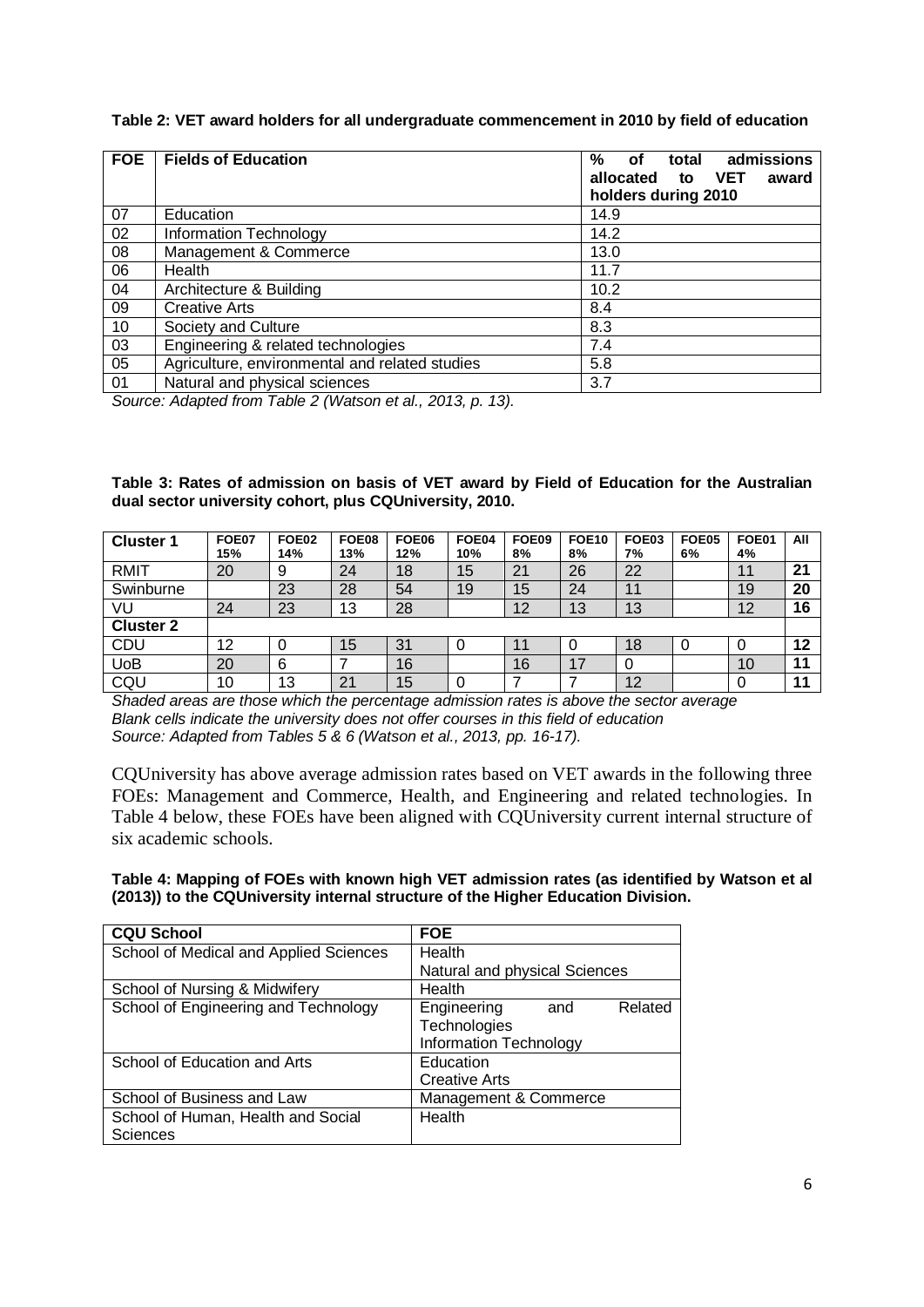Of the total Credit Transfer (EFSTL) awarded in all undergraduate and postgraduate programs for new enrolments in 2011 and 2012, we have calculated the proportion which was CQU Credit Transfer and Other Credit Transfers. Table 5 provides these proportions.

| <b>Intake</b>          | <b>CQU Credit Transfer</b> | <b>Other Credit Transfer</b> |
|------------------------|----------------------------|------------------------------|
| 2011 new undergraduate | 21.9                       | 78.1                         |
| commencements          |                            |                              |
| 2012 new undergraduate | 22.5                       | 77.5                         |
| commencements          |                            |                              |
| 2011 new postgraduate  | 52.6                       | 47.4                         |
| commencements          |                            |                              |
| 2012 new postgraduate  | 51.8                       | 48.2                         |
| commencements          |                            |                              |

**Table 5: Proportion of CQU Credit Transfer and Other Credit Transfer for 2011 and 2012**

The rates for CQU Credit Transfer are higher for postgraduates than it is for undergraduates and reflects the movement of CQU students from their undergraduate studies to postgraduate studies within the same institution.

The top ten undergraduate programs accepting the most Transferred Credits (EFSTL) in 2012 are depicted in Figure 1.





# **Most Transfered Credits (EFTSL)**

The programs with the highest rates of Credit Transfer in 2012 for new enrolments into undergraduate programs are as follows. Included is the total number of enrolments in these programs in 2012: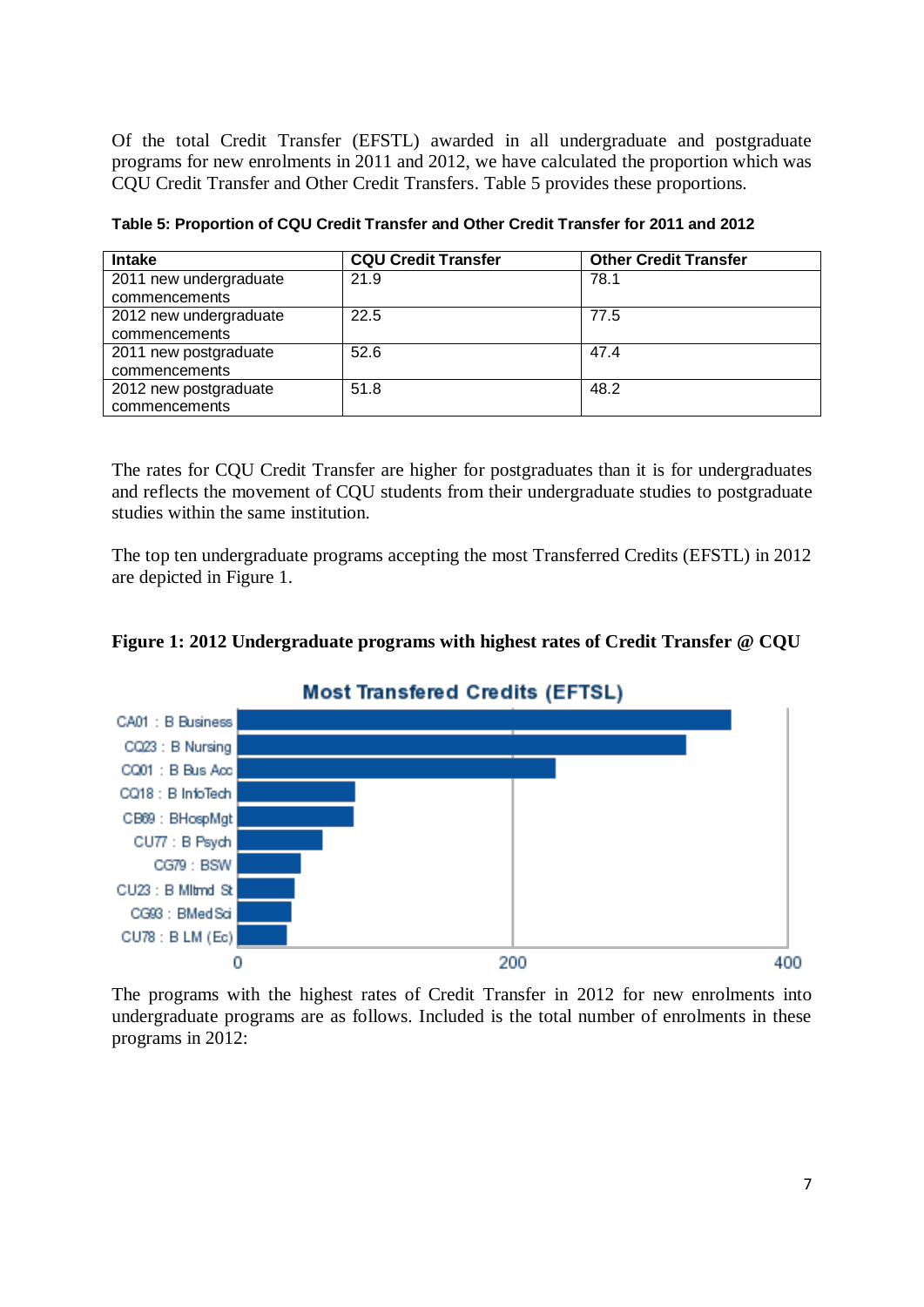**Table 6: Undergraduate programs with highest rates of Credit Transfers in 2012 at CQU**

| Programs with highest rates of CT 2012              | <b>2012 Total Enrolments</b> |  |  |  |  |  |  |
|-----------------------------------------------------|------------------------------|--|--|--|--|--|--|
| <b>Bachelor of Business</b>                         | 1,364                        |  |  |  |  |  |  |
| <b>Bachelor of Nursing</b>                          | 1,960                        |  |  |  |  |  |  |
| <b>Bachelor of Business Accounting</b>              | 1.351                        |  |  |  |  |  |  |
| Bachelor of Information Technology                  | 469                          |  |  |  |  |  |  |
| <b>Bachelor Hospitality Management</b>              | 70                           |  |  |  |  |  |  |
| Bachelor of Psychology                              | 554                          |  |  |  |  |  |  |
| <b>Bachelor Social Work</b>                         | 256                          |  |  |  |  |  |  |
| <b>Bachelor Multimedia Studies</b>                  | 288                          |  |  |  |  |  |  |
| <b>Bachelor Medical Sciences</b>                    | 155                          |  |  |  |  |  |  |
| 358<br>Learning Management<br>Bachelor of<br>(Early |                              |  |  |  |  |  |  |
| Childhood)                                          |                              |  |  |  |  |  |  |

The top ten postgraduate courses with the most Transferred Credits (EFSTL) in 2012 are depicted in Figure 2. All but one is from the Management and Commerce FOE.



# **Figure 2: 2012 Postgraduate programs with highest rates of Credit Transfer @ CQU**

The programs with the highest rates of Credit Transfer in 2012 for new enrolments into postgraduate programs are as follows. Included is the total number of enrolments in these programs in 2012:

| Table7: Postgraduate programs with highest rates of Credit Transfers in 2012 at CQU |  |  |  |
|-------------------------------------------------------------------------------------|--|--|--|
|                                                                                     |  |  |  |

| Programs with highest rates of CT 2012     | 2012 Total Enrolments |
|--------------------------------------------|-----------------------|
| Graduate Diploma in Management             | 813                   |
| Master of Business Administration          | 251                   |
| Master in Management (Marketing)           | 109                   |
| Master Management (International Business) | 98                    |
| Master in Management (Human Resources)     | 111                   |
| Master in Information Technology           | 285                   |
| <b>Master Professional Accounting</b>      | 730                   |
| <b>Master Information Systems</b>          | 244                   |
| <b>Master Clinical Practice</b>            | 65                    |
| <b>Master Financial Management</b>         | 64                    |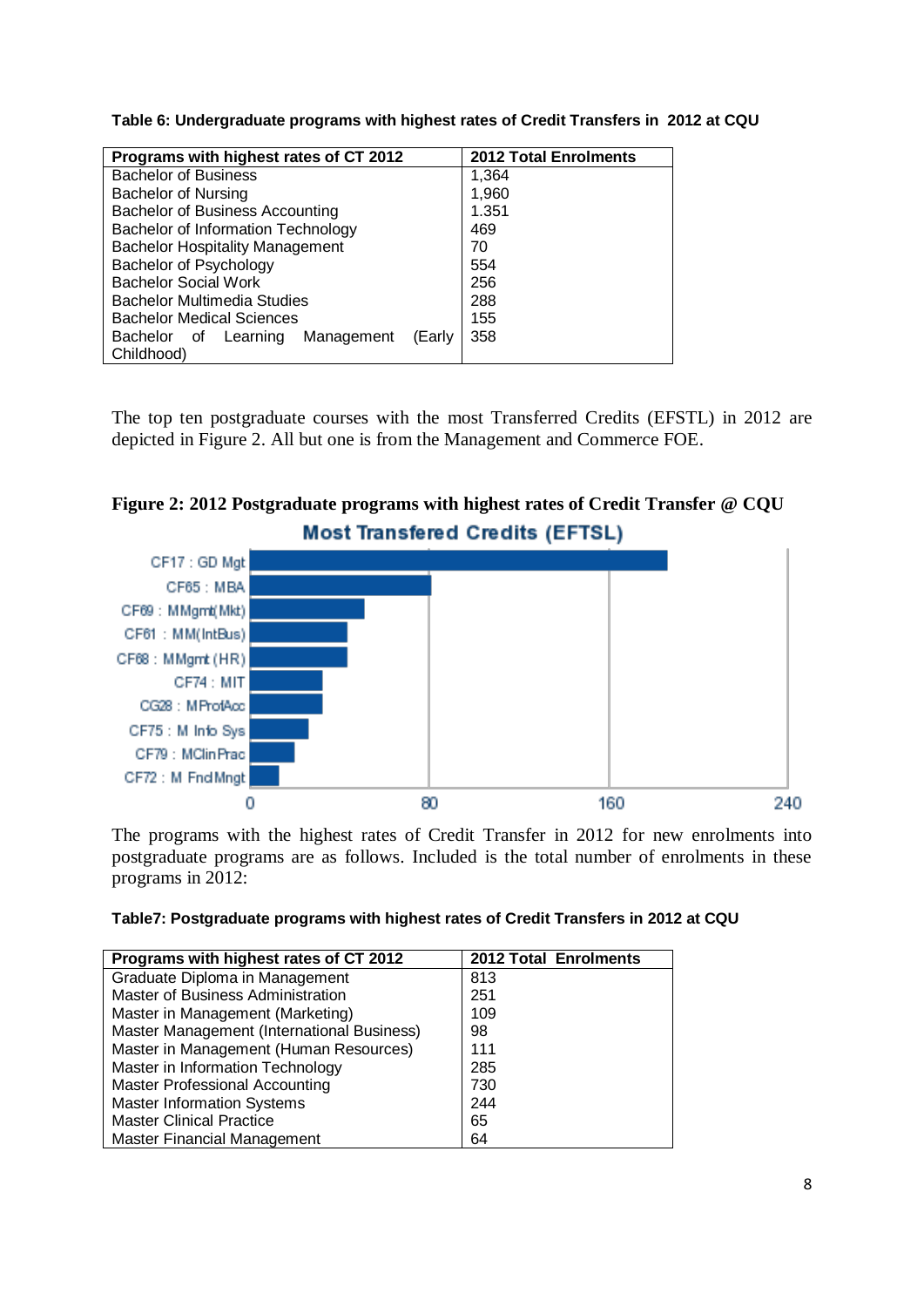The following data on rates of credit transfer at CQUniversity for new enrolments in undergraduate programs in 2011 and 2012 are displayed in Table 8.

| <b>CQU School</b>                           | 2011 new<br>enrolments | 2011 new<br>students<br>with<br><b>Credits</b> | % of new<br><b>students</b><br>with<br><b>Credits</b> | 2012 new<br>enrolments | 2012 new<br>students<br>with<br><b>Credits</b> | $%$ of<br>new<br>students<br>with<br><b>Credits</b> |
|---------------------------------------------|------------------------|------------------------------------------------|-------------------------------------------------------|------------------------|------------------------------------------------|-----------------------------------------------------|
| Medical and Applied<br><b>Sciences</b>      | 489                    | 141                                            | 28.8                                                  | 621                    | 175                                            | 28.2                                                |
| Nursing & Midwifery                         | 798                    | 302                                            | 37.8                                                  | 777                    | 327                                            | 42.1                                                |
| Engineering and<br>Technology               | 799                    | 273                                            | 34.2                                                  | 713                    | 153                                            | 21.5                                                |
| Education and the<br>Arts                   | 819                    | 239                                            | 29.2                                                  | 778                    | 189                                            | 24.3                                                |
| <b>Business and Law</b>                     | 1938                   | 1201                                           | 61.9                                                  | 1566                   | 746                                            | 47.6                                                |
| Human, Health and<br><b>Social Sciences</b> | 438                    | 143                                            | 32.6                                                  | 631                    | 169                                            | 26.8                                                |

**Table 8: Credit Transfer for new enrolments in undergraduate programs 2011 and 2012 at CQU**

A general decrease has been observed in the percent of new enrolled undergraduate students in 2011 compared with new enrolments in 2012, with Credits declining for four of the six schools. The two remaining schools were Medical and Applied Science, which recorded static numbers, and Nursing and Midwifery which increased from 37.8% in 2011 to 42.1% in 2012. Decreases in new enrolments in which Credits are noted for Business and Law (from 61.9% in 2011 to 47.6% in 2012) and for Engineering and Technology (from 34.2% in 2011 to 21.5% in 2012). Despite these trends Business and Law and Nursing and Midwifery have the highest rates of new enrolments with Credits.

The following data on rates of credit transfer at CQUniversity for new enrolments in postgraduate programs in 2011 and 2012 are tabled below.

| <b>CQU School</b>                      | 2011 new<br>enrolments | 2011 new<br>students<br>with<br><b>Credits</b> | % of new<br><b>students</b><br>with<br><b>Credits</b> | 2012 new<br>enrolments | 2012 new<br>students<br>with<br><b>Credits</b> | $%$ of<br>new<br>students<br>with<br><b>Credits</b> |
|----------------------------------------|------------------------|------------------------------------------------|-------------------------------------------------------|------------------------|------------------------------------------------|-----------------------------------------------------|
| Medical and Applied<br><b>Sciences</b> | 21                     | 4                                              | 19.0                                                  | 24                     |                                                | 4.2                                                 |
| Nursing & Midwifery                    | 66                     | 32                                             | 48.5                                                  | 69                     | 48                                             | 69.5                                                |
| Engineering and<br>Technology          | 621                    | 180                                            | 29.0                                                  | 574                    | 137                                            | 23.8                                                |
| Education and the<br>Arts              | 217                    | 8                                              | 3.6                                                   | 161                    | 9                                              | 5.6                                                 |
| <b>Business and Law</b>                | 1733                   | 847                                            | 48.8                                                  | 1549                   | 714                                            | 46.1                                                |
| Human, Health and<br>Social Sciences   | 137                    | 32                                             | 23.3                                                  | 147                    | 26                                             | 17.7                                                |

|  |  | Table 9: Credit Transfer for new enrolments in postgraduate programs 2011 and 2012 at CQU |  |  |
|--|--|-------------------------------------------------------------------------------------------|--|--|
|  |  |                                                                                           |  |  |

The percent of newly enrolled students in 2011 for postgraduate programs in Business and Law (48.8%) and Nursing and Midwifery (48.5%) are relatively high, followed by Engineering and Technology (29%) and Human, Health and Social Sciences (23.3%). These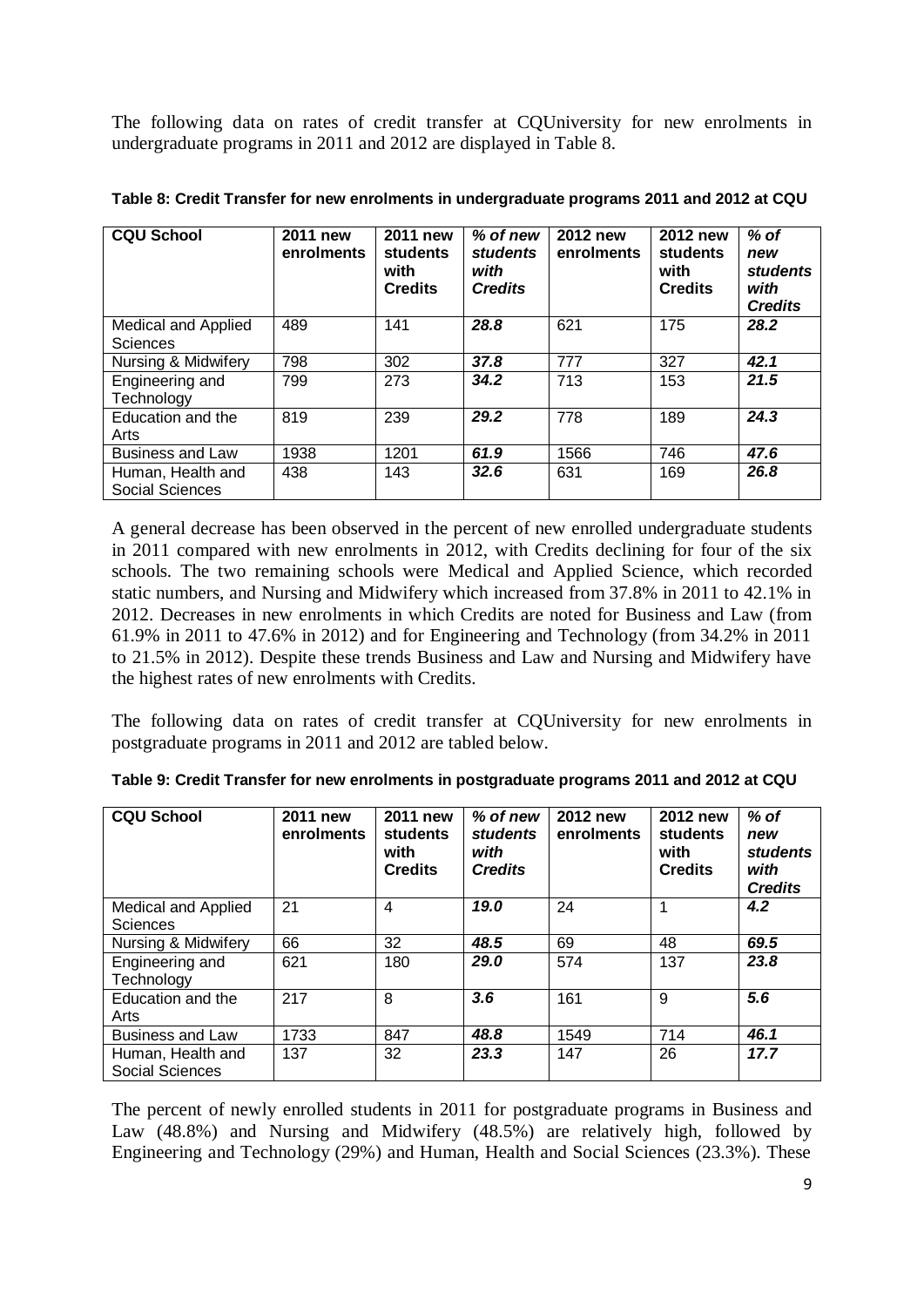rates drop slightly in 2012 for all schools with the exception of Nursing and Midwifery which has 69.5% of new enrolments in 2012 with Credits and Education and the Arts which has a slight increase from 3.6% in 2011 to 5.6% in 2012.

# **6. Conclusion**

The data presented in this study show that CQUniversity has been recording strong rates of credit transfer within the institution, in the two-three years leading up to the scheduled dualsector merger. As the university will not be formally operating under the merged business model until 1 July 2014, these statistics cannot be a result of the 'dual-sector' nature of the institution. An alternative conclusion could be that the high rates of credit transfer could reflect the broader skills ecosystem in Central Queensland. For example, one might expect a regional student profile that is strongly anchored in the VET sector, given that a number of key industries in the region are linked with vocational training, rather than higher education, to enable employment: good examples of this may include the health services industry, agriculture and the resource sector. However, this does not bear out in Census statistics, which show that the proportion of the population of Fitzroy statistical division who hold VET qualifications is actually lower than both the state and national averages (5.9% compared with 6.%2 and 7.3%, respectively, in 2011) (ABS, 2013).

This being the case, it seems that the current evidence is in support of Watson et al. (2013), in that there is a potentially very important role to be played by a university's admissions philosophy and processes. For example, CQUniversity has developed an outlook of being 'accessible and relevant' to the region (the so-called 'power of place'), thus students may feel greater motivation to apply through non-traditional pathways.

As the university moves to dual-sector status, it might reasonably be expected that applications for credit transfer will increase further, given that the other dual-sectors nationally already record higher-than-average admission rates as a result of their dual business model. For the institution, the implications of this are thus linked with the issues of internal capacity to receive and process credit transfer applications; and the ability to forecast how teaching and learning practices and/or student may need to shift, to cater for this increasingly large slice of the student population.

The Department of Industry's (2013) Australian Innovation System report refers to the contribution of HE and VET to the national innovation system and paints a very strong story about the role the HE and VET sectors play in national prosperity and productivity. It has already been acknowledged that 'greater interconnection between the VET and HE sectors to give students the best opportunity to develop the skills required for the workforce of the future' (Commonwealth of Australia, 2009, p. 18). So, too, with those linkage allow for regional economies to grow and prosper, on the back of strong labour force and skills availability.

CQUniversity is transitioning towards dual sector status and thus has an opportunity to create an institution responsive to regional skill demands and to increasing educational participation rates exists. Education and training rates in Australia are key to increasing rates of employment, workers earnings and increasing innovation:

With its high-level contribution to skills and workforce development in Australia, the tertiary education system plays a crucial role at a time when the Australian economy is undergoing major transformations: the mining boom; the shrinkage of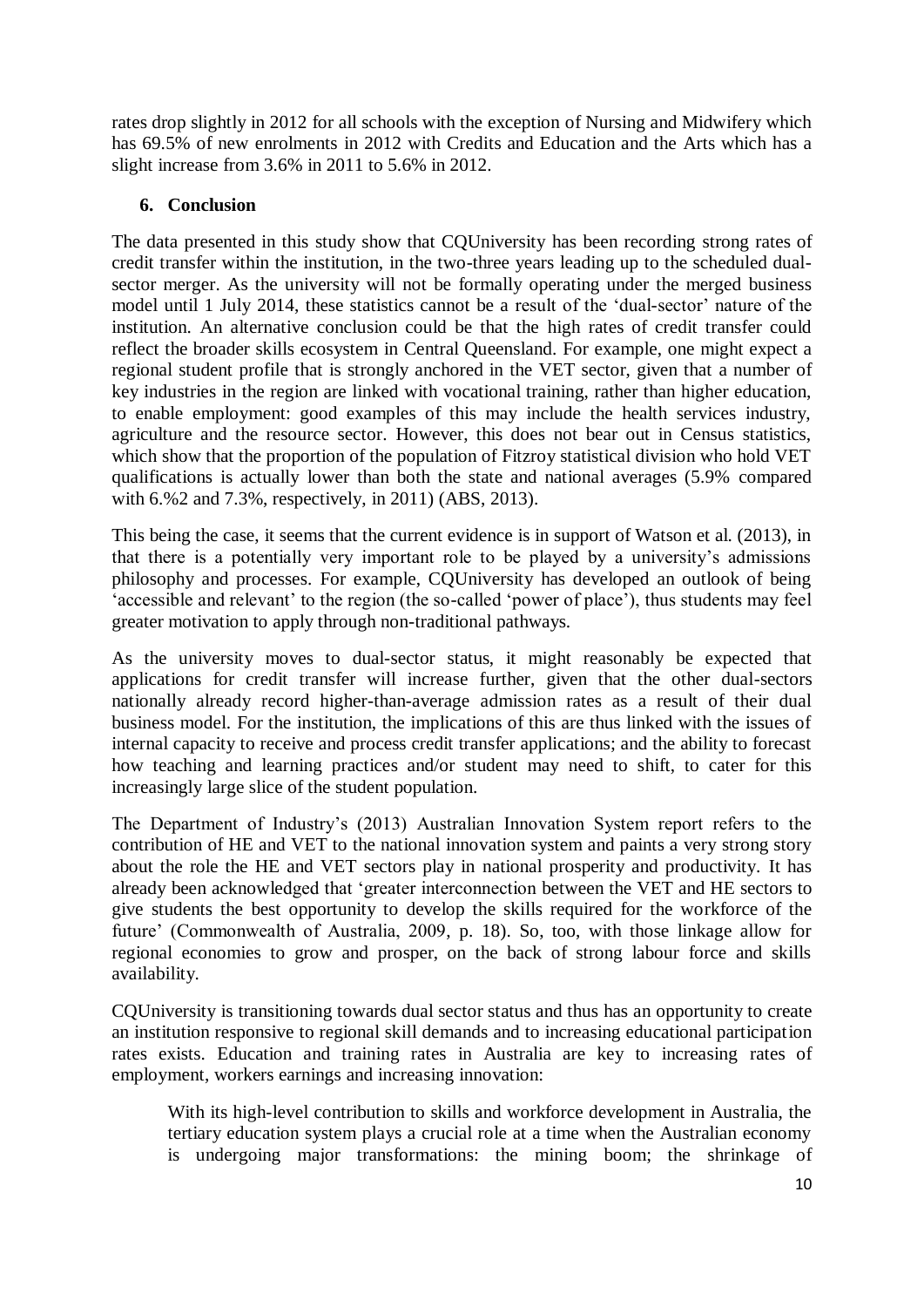manufacturing sector; the growth of services sector, the introduction of clean energy policies; the change in the demographic structure of the nation; and further economic integration into the Asian region (Department of Industry, 2013 p. 93).

CQUniversity as a new dual sector institution has a great opportunity to make a significant contribution to assisting to build the skill base within its regional footprint by reflecting upon its internal policy environments to ensure pathways for VET award holders is smoother and more seamless and thereby building the skills base for an innovative regional economy. The findings from Watson et al (2013) indicate that it is internal policies and practices of universities which is the key to promoting educational pathways from VET to HE and this presents a significant potential arena for internal focus for CQUniversity to develop these policies and practices. CQUniversity internal data points to highest rates of Credit Transfer for undergraduates in management and commerce fields and nursing. Recommendations for future research could be driven by the following questions:

- How might a regional dual sector university be supported specifically to develop courses that are sympathetic to VET awards holders, in areas of defined regional or national need?
- Do VET award holders, once admitted; require a different kind of learning support strategy (and what are the resource implications of this)?
- What can be learnt from the Cluster 1 universities in relation to building a seamless transition for VET award holders into HE?
- What are the patterns of admission through Credit Transfer to CQUniversity prior to and after becoming a dual sector institution?

Broadly, these areas of enquiry also feed into a high-level discussion about regional tertiary education provision, especially in the area of new delivery models that may be tailored for regional operating context, and more responsive to business and industry needs through a 'comprehensive' training system.